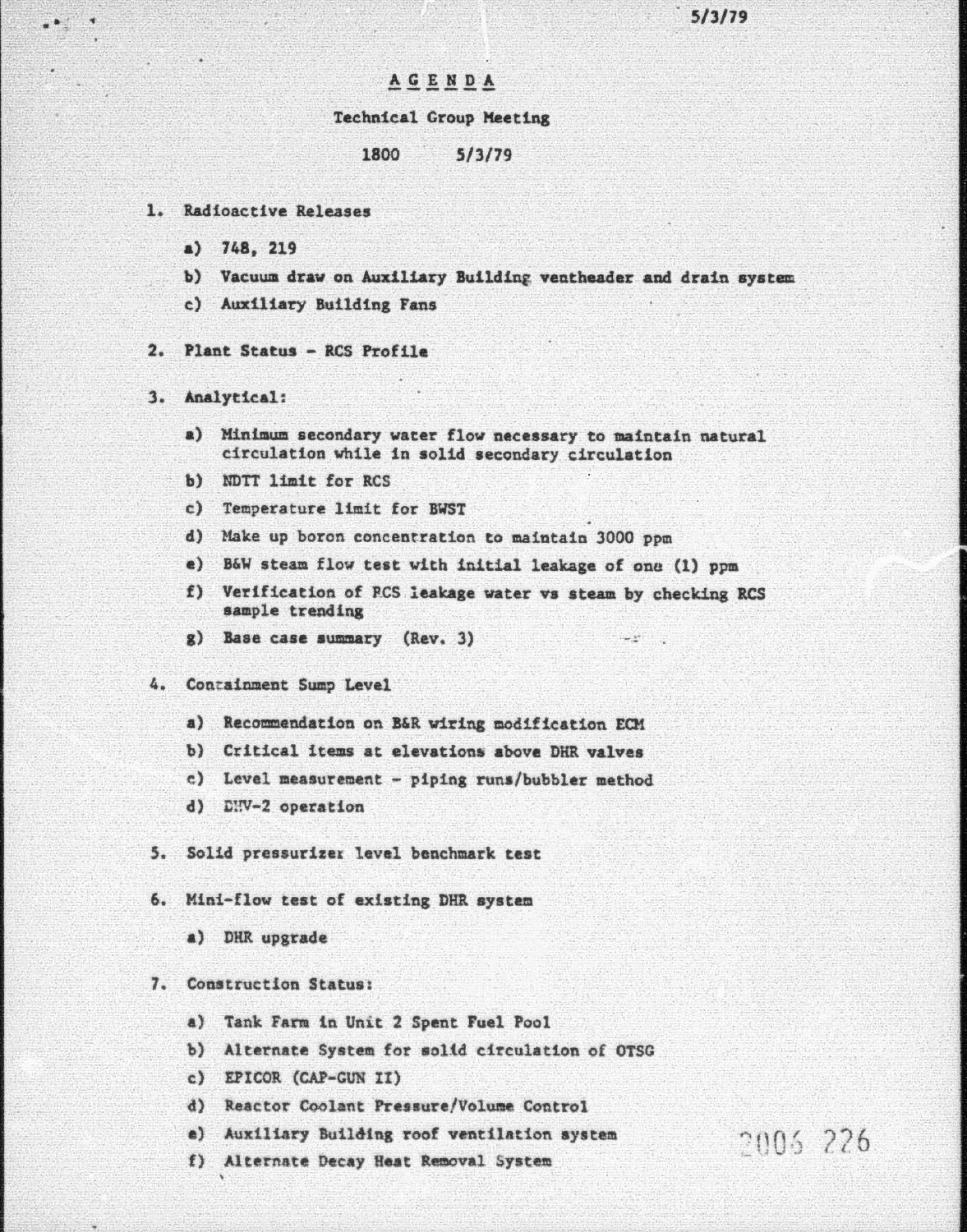### **ACTION ITEMS**

 $\cdot$  .

**Technical Group Meeting** 1800 5/3/79

## PLANT STATUS

|                  | 1800 (5/2/79)*1                                |        | 0900 (5/3/79)*2                                      |              | 1830 (5/3/79)                |                  |  |
|------------------|------------------------------------------------|--------|------------------------------------------------------|--------------|------------------------------|------------------|--|
|                  | $\mathbf{A}$                                   | B      | $\mathbf{A}$                                         | B            | $\mathbf{A}$                 | $\mathbf{B}$     |  |
| Th               | 176.9                                          | 177.5  | 174.8                                                | 176.6        | 125.1                        | 76.3             |  |
| Tc               | 163.7                                          | 101.2  | 161.6                                                | $133.0^{*2}$ | 16.3.2                       | 116C             |  |
| ΔT               | 13.2                                           | 76.3   | 13.2                                                 | 43.6         | 17.7                         | $\frac{1}{4}0.3$ |  |
| Tstm             | 162.3                                          | 130.9  | 160.8                                                | 133.7        | $\frac{1}{2}$ $\frac{1}{2}$  | 27.3             |  |
| <b>PZR LEVEL</b> | Cal.<br>151.5<br><b>DVM</b><br>237.0<br>$LT-3$ |        | 161<br>Unstable Cond.<br>251                         |              | 137.43<br>70. 00044<br>257.3 |                  |  |
| R.C. Press       | 920                                            |        | 945<br>$\mathcal{M}(\mathcal{F})$ . If $\mathcal{F}$ |              |                              | 970              |  |
| S/G Level        | 412"                                           | 92%    | 424                                                  | 927          | 717                          | 92%              |  |
| Turb. B/P        | $842^{*1}$                                     | Closed | 84%                                                  | Closed       |                              | $94\%$ Closed    |  |
| I.C.T.           | High 321.2<br>Avg.                             |        | 318                                                  |              | 7/8<br>198.6                 |                  |  |
| M.U. Temp.       | 98                                             |        | 96                                                   |              | $\sim$                       |                  |  |

\*1 Valve Position Changed - Only Significant Operation

\*2 M.U. Tank Temp. Increased - Only Significant Operation

2006 227